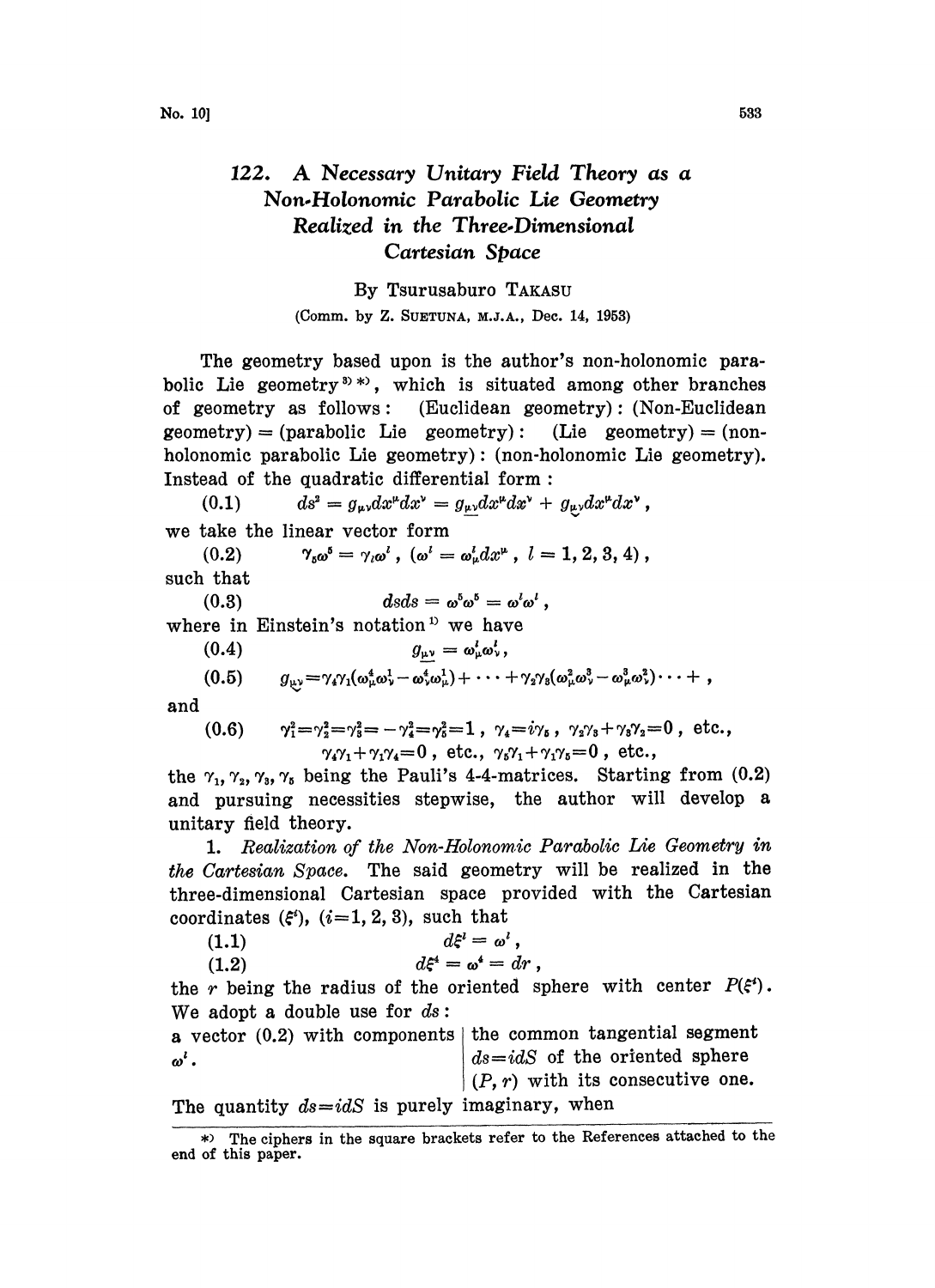T. TAKASU

**IVol. 29.** 

 $d\xi^{i}d\xi^{i} - dr^{i} = d\sigma^{i} - dr^{i} < 0$ .

If we put

(1.3) 
$$
\mathfrak{u}^{\prime} = \frac{\omega^{\prime}}{d\sigma}, \quad \mathfrak{u}^{\delta} = \frac{\omega^{\delta}}{d\sigma}, \quad (d\sigma^2 = \omega^{\iota}\omega^{\iota}),
$$

the condition  $(0.3)$  may be rewritten:

 $u^{\lambda}u^{\lambda}=0$ ,  $(A = 1, 2, \ldots, 5).$  $(1.4)$ 

2. Problem (Two Particles Problem). We consider two particles O and P respectively charged with rest-masses  $\bar{m}_0$ ,  $m_0$  and with constant electricity  $-\bar{e}$ ,  $-e$ , which make motions relative to each other. Then both  $O$  and  $P$  emit gravitational energy and electric energy spherically. The law of motion is required. In Art. 4, this problem will be solved.

**3.** General-Relativistically Generalized Maxwell's Equations. Introducing the notations:  $\phi^i$ =electromagnetic vector potential,  $(i=1, 2, 3);$   $-\phi^4$ =electrostatic potential;  $\sigma^4$ =current components;  $\sigma^4$  = electric density,  $\varphi = \gamma_i \phi^i$ ,  $J = -\gamma_i \sigma^i + \gamma_i \sigma^i$ ,  $X^i$  = electric intensity,  $\alpha^i$ =magnetic intensity, the author has proved<sup>2</sup> that the eight components of the single equation

$$
(3.1) \t\t 4 \frac{\partial^2 \varPhi}{\omega^5 \omega^5} = J
$$

are the general-relativistically generalized Maxwell's equations:

(3.2) 
$$
\begin{cases} \frac{\partial X^i}{\omega^i} = \sigma^4, & -\frac{\partial X^i}{\omega^4} - \left(\frac{\partial \alpha^j}{\omega^k} - \frac{\partial \alpha^k}{\omega^j}\right) = \sigma^i, \\ \frac{\partial \alpha^i}{\omega^i} = 0, & \frac{\partial \alpha^i}{\omega^4} - \left(\frac{\partial X^j}{\omega^k} - \frac{\partial X^k}{\omega^j}\right) = 0. \end{cases}
$$

4. Solution of the Problem Stated in Art. 2. Take a Cartesian system  $(\xi^i)$  with the position of the first particle O as origin. Then we can put<sup>2)</sup>:

 $d\xi^i = \omega^i$ ,  $d\xi^i = \omega^i = dr$ ,  $(4.1)$ where r is the radius of the oriented sphere with center  $(\xi^i)$ , which is the energy level emitted from the particle  $P(\xi^i)$ . In case  $d\sigma^2 - dr^2 \lt 0$ , the sphere  $(P, r)$  encloses the particle O, which emits gravitational energy due to  $\overline{m}_0$  and electric energy due to  $-\overline{e}$ spherically, the energy level being the sphere  $(0, S)$  with center  $O$  and radius  $S$ . Put

 $E = \frac{dr}{dt}$  = radial energy emitted from P  $(4.2)$ = radial velocity of the energy level  $(P, r)$ ,  $\bar{E} = \frac{dS}{dt}$  = radial energy emitted from O  $(4.3)$ 

= radial velocity of the energy level  $(0, S)$ ,

 $\overline{\varphi}^i$  = electromagnetic vector potential for O, Let

- $(4.4)$  $e\phi^5 = m_0$  (gravitational static potential for P),
- $\overline{e}\overline{\phi}^4 = \overline{m}_0$  (gravitational static potential for O),  $(4.5)$

534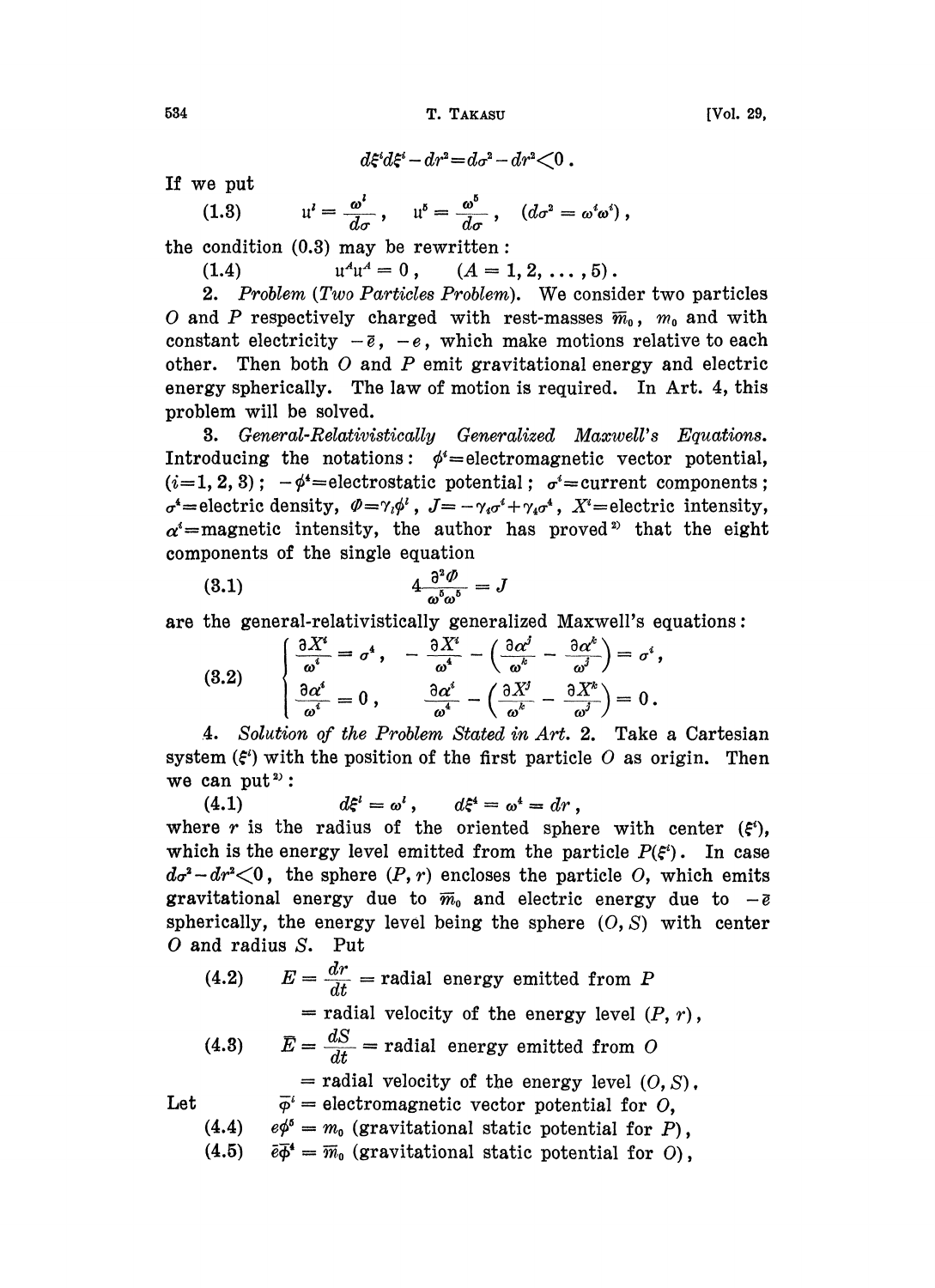- (4.6)  $p^i$  = momentum components for P,
- $(4.7)$  $\bar{p}^i$  = momentum components for O,
- (4.8)  $Ep^4$  = total energy for P in case of no gravitation,
- $(4.9)$  $E p^{\delta} =$  total energy for O in case of no gravitation,
- (4.10)  $Ep^5$  = total energy of P for the case of no electric field

 $E = E$  times the corresponding momentum,

(4.11)  $E\bar{p}^4$  = total energy for O in case of no electric field  $\overline{E}$  times the corresponding momentum.

Then

(4.12) 
$$
(Ep^i + e\phi^i + \overline{E}\overline{p}^i + \overline{e}\overline{\phi}^i) = \left( mE^2 \frac{d\sigma}{dr} + \overline{m}\overline{E}^2 \frac{d\sigma}{dS} \right) u^i,
$$
  
(4.12) 
$$
(Fn^4 + \overline{e}\overline{e}^4 + \overline{e}\overline{e}^4) = \left( mE^2 \frac{d\sigma}{dr} + \overline{m}\overline{E}^2 \frac{d\sigma}{dr} \right) u^i.
$$

(4.13) 
$$
(Ep^4 + e\phi^4 + \overline{E}\overline{p}^4 + \overline{e}\overline{\phi}^4) = \left( mE^2 \frac{d\sigma}{dr} + \overline{m}\overline{E}^2 \frac{d\sigma}{dS} \right) u^4,
$$

$$
(4.14) \qquad (Ep^5 + e\phi^5 + \overline{E}\,\overline{p}^5 + \overline{e}\overline{\phi}^5) = \left(mE^2\frac{d\sigma}{dr} + \overline{m}\,\overline{E}^2\frac{d\sigma}{dS}\right)\mathfrak{u}^5
$$

where  $m=m_0 \frac{dr}{dS}$  and  $\overline{m}=\overline{m}_0 \frac{dS}{dr}$  are longitudinal masses. (4.13), (4.14) and (0.2) with  $\omega^5 = \omega_{\mu}^5(x^{\lambda})dx^{\mu}$  give (4.15)  $\gamma_i (Ep^i + e\phi^i + \overline{E} \overline{p}^i + \overline{e} \overline{\phi}^i) = \gamma_i (Ep^i + e\phi^i + \overline{E} \overline{p}^i + \overline{e} \overline{\phi}^i).$ For  $\gamma_i \phi^i - \gamma_5 \phi^5 = \Psi$ ,  $\gamma_i p^i - \gamma_5 p^5 = P$ , etc., (4.15) becomes<br>(4.16)  $E p + e \Psi + \overline{E} \overline{p} + \overline{e} \overline{\Psi} = 0$ .  $Ep + e\Psi + \overline{E}\overline{p} + \overline{e}\overline{\Psi} = 0.$ Applying the operator (4.12),

$$
(4.17) \t2\gamma_5 \frac{\partial}{\omega^5} = \gamma_l \frac{\partial}{\omega^l} = \gamma_l \frac{\partial}{\partial \xi^l}
$$

to (4.16), we have

$$
(4.18) \quad 2\gamma_5 \frac{\partial}{\omega^5} (EP + e\Psi + \bar{E}\bar{P} + \bar{e}\bar{\Psi}) = \frac{\partial}{\omega^i} (Ep^i + e\phi^i + \bar{E}\bar{p}^i + \bar{e}\bar{\phi}^i) \n- \gamma_4 \gamma_i (2\mathcal{E}^i + eX^i + \bar{\mathcal{E}}^i + \bar{e}\bar{X}^i) + \gamma_j \gamma_k (a^i + e\alpha^i + \bar{a}^i + \bar{e}\bar{\alpha}^i) \n- 2\frac{\partial}{\omega^5} (Ep^5 + e\phi^5 + \bar{E}\bar{p}^5 + \bar{e}\bar{\phi}^6) = 0,
$$

where

$$
(4.19) \t\t\t\mathscr{X}^i = \frac{\partial (Ep^4)}{\omega^i} + \frac{\partial (Ep^i)}{\omega^4}, \text{ etc.},
$$

$$
(4.20) \t a^i = \frac{\partial (Ep^k)}{\omega^j} - \frac{\partial (Ep^j)}{\omega^k} , \text{ etc.},
$$

$$
(4.21) \t\t X^i = \frac{\partial \phi^i}{\omega^i} + \frac{\partial \phi^i}{\omega^i} \t, \text{ etc.} \t,
$$

$$
(4.22) \t\t\t\t\alpha^i = \frac{\partial \phi^k}{\omega^j} - \frac{\partial \phi^j}{\omega^k}, \text{ etc.}
$$

Introducing the continuity condition

$$
(4.23) \qquad \frac{\partial}{\omega^i}(Ep^i + e\phi^i + \overline{E}\overline{p}^i + \overline{e}\overline{\phi}^i) - 2\frac{\partial}{\omega^5}(Ep^5 + e\phi^5 + \overline{e}\overline{p}^5 + e\overline{\phi}^5) = 0
$$

and applying (4.17) once more, we obtain the generalization of the Maxwell's equations :<br>